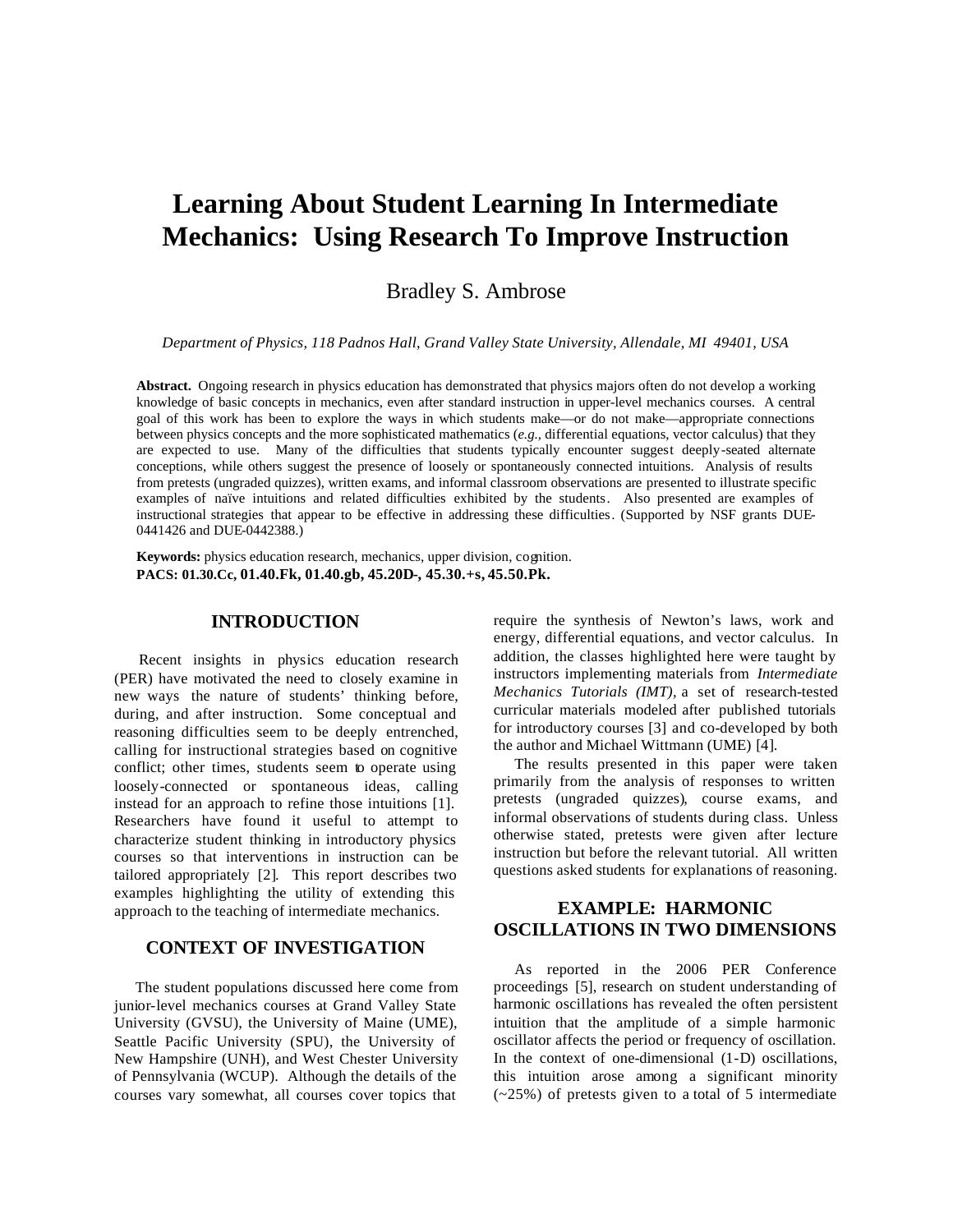mechanics classes  $N_{\text{GVSU}} = 35$  and  $N_{\text{SPU}} = 11$ ). For example, many predicted that increasing the amplitude would cause an increase in period because, as one student explained, "the block travels farther during each period." Although most students correctly predicted no change to the period, they tended to use "compensation" reasoning [6] that amounted to plausibility arguments. As one student stated, "It may seem that the block is moving faster, but it is also moving farther to comp ensate." The presence of these two prominent reasoning patterns suggested the lack of a robust conceptual framework upon which students could productively build.

## **Inappropriate Compensation Arguments About Relative Amplitudes**

The naïve student intuition linking amplitude to frequency has already been documented in the context of two-dimensional (2-D) oscillations by means of a tutorial pretest, the original version of which is discussed in Ref. 5. On this pretest students were presented several *x-y* trajectories including those shown in Fig. 1. For each case, students were asked how the frequency (or the spring constant) along the *y*axis compared to that along the *x*-axis. (Both variations of the task yielded very similar results.)



**FIGURE 1.** Two examples of *x-y* trajectories shown on the original pretest for 2-D oscillators. (Other examples, not shown here, included at least one non-isotropic oscillator.)

As detailed in Ref. 5, very few students answered all parts correctly. Naïve compensation arguments about the relative *x*- and *y*-amplitudes arose most prominently for Case #2—an isotropic oscillator—for which more than half of the students incorrectly answered that the frequency (or spring constant) was larger along the *y*-axis. A typical explanation would go: "The spring goes farther in the *x*-direction, so [the] spring must be less stiff in that direction."

In an effort to test whether displaying the *x-y* trajectories inordinately triggered such intuitions about the amplitudes, an alternate version of the pretest was used in two classes at GVSU  $(N = 21)$  starting in Fall 2007. Rather than compare frequencies or spring constants on the basis of a given *x-y* trajectory, students were instead asked to sketch a qualitatively correct *x-y* trajectory for several cases of (frictionless) isotropic and non-isotropic oscillators.

Students performed better on the isotropic cases  $(-40\%$  correct) than on the non-isotropic cases  $(<5\%$ correct). The amplitude-spring constant intuition accounted for many of the incorrect responses, two of which are shown in Fig. 2 for an oscillator having  $k_y = 4k_x$ . In the first example (Fig. 2a) the student explained that an "ellipse" would result because "the spring forces are different." Similarly, he student who drew the sketch in Fig. 2b said "the object travels less in the *y*-direction because of the stiffer spring."



**FIGURE 2.** Two *x-y* trajectories drawn by students on an alternate pretest for 2-D oscillators. These sketches were drawn for a non-isotropic oscillator with  $k_y = 4k_x$ .

The open-ended design of the alternate pretest elicited additional ideas not arising on the original. For instance, many students (~30%) drew inwardly spiraling paths (like the one shown in Fig. 2b) rather than closed curves, stating that "the springs attempt to return the object to equilibrium." Such a surprising result obviously warrants further research. Nonetheless, the alternate pretest seems to provide strong evidence that the amplitude-spring constant (or amplitude-frequency) intuition did not merely result from the design of the original pretest.

# **Building and Refining Productive Intuitions about Amplitude and Frequency**

The in-class worksheet and homework for the tutorial *"Harmonic motion in two dimensions"* guide students to extend productively their knowledge of simple harmonic motion. Students are asked questions requiring them to extend the relationship  $w = (k/m)^{1/2}$ for the frequency of an oscillator from 1-D to 2-D. A key question directs students to an *x-y* trajectory similar to Case #2 from the original pretest (Fig. 1). Students are prompted to use the diagram to find how many oscillations occur along the *y*-axis for each along the *x*-axis, a question that some students answer rather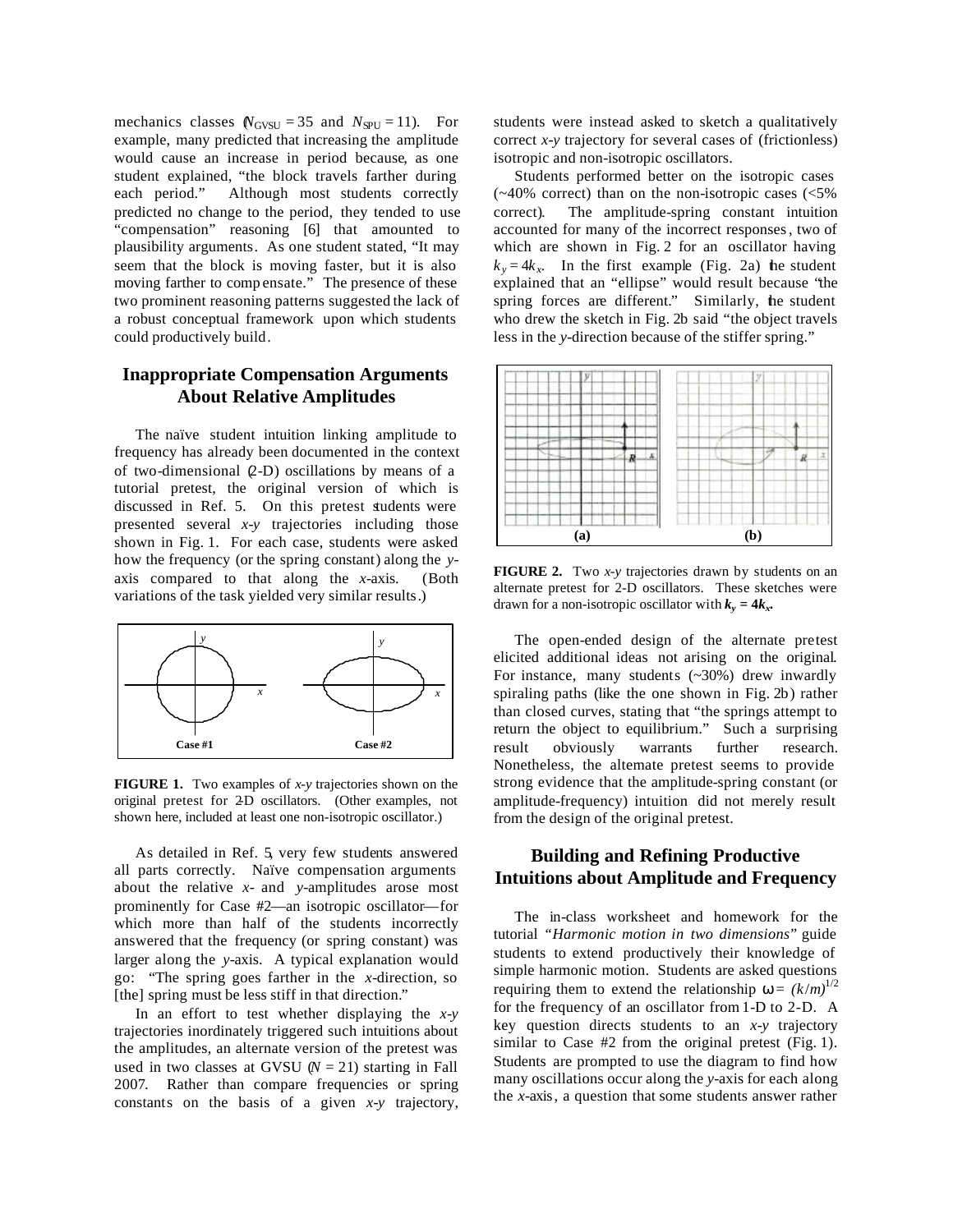concretely by tracing their finger around the trajectory and counting. They find that, despite the different *x*and *y*-amplitudes, the two frequencies—and hence the spring constants—are equal.

The remainder of the tutorial switches to a different issue, namely, relating the phase angle between the *x*and *y*-oscillations for an isotropic oscillator to the initial conditions of motion. The original homework included no additional questions that sought to address the amplitude-frequency issue. After using this version of the tutorial and homework, only about half of the GVSU students in Fall 2001 and Fall 2002 (11/19 combined) correctly answered post-test tasks similar to that on the pretest. Many students instead reverted to inappropriate compensation arguments.



**FIGURE 3.** Problem on the revised tutorial homework for two-dimensional oscillations.

This outcome was interpreted to mean that students continued to focus on the different *x*- and *y*-amplitudes without recognizing which aspects of the oscillations actually vary as a result. In response, a refiningintuitions approach was taken on a revised homework by including the problem shown in Fig. 3. The strategy is to help students connect the amplitude concept to a more productive one—potential energy and thus disconnect it from spring constants and frequencies. After this modification, success rates on post-tests at GVSU have ris en to ~90% (20/22 correct with correct reasoning). It is hoped that these results will soon be replicated at *IMT* pilot sites.

# **EXAMPLE: ANGULAR MOMENTUM AND KEPLERIAN ORBITS**

After standard instruction introductory students often have difficulty applying physical relationships (*e.g.,* ideal gas law) that involve multiple variables [7]. These difficulties seem to be particularly prevalent for cause-effect relationships (*e.g.,* work-energy and impulse-momentum theorems) [6]. Because difficulties frequently resurface after instruction at the introductory level, these findings suggest possible confusion about angular momentum of object moving under the influence of central forces.

# **Spontaneous Intuitions About Angular Momentum**

A pretest was administered to several classes with the goal of probing student thinking about the angular momentum of a point particle. Two scenarios that elicited the most interesting results are shown in Fig. 4 below. For the particle moving with uniform motion (Fig. 4a), students were asked whether or not its angular momentum changed. For the comet (Fig. 4b), students were asked to rank points *A*–*D* along the orbit according to the angular momentum of the comet.



**FIGURE 4.** Diagrams from the tutorial pretest on Kepler's second law. **(a)** A point particle moving with uniform motion. **(b)** Diagram of the orbit of a comet. (Students were told explicitly *not* to treat the picture as a strobe diagram.)

Students who took the pretest after lecture  $(N_{\text{WCIIP}} = 22$  and  $N_{\text{UNH}} = 7$ ) found them to be quite difficult. Only  $3/29$  (~10%) gave correct answers on the comet question supported by correct and complete reasoning (*i.e.,* torque by gravitational force is zero). Another ~60% (18/29) gave correct responses but, like those on the 1D oscillator pretests, many of these were based on compensation reasoning (*e.g.,* "all equal since if  $v$  is increasing,  $r$  is decreasing, and vice versa") instead of cause-effect arguments. In addition, some students correctly stated that the comet's angular momentum would not change "because gravity is a conservative force," as if to assert that any force that conserves energy also conserves angular momentum.

Of even more interest were the intuitions used by students giving incorrect answers to either pretest task. For example, most students incorrectly stated that the particle in Fig. 4a would have changing angular momentum, referring to *only* the distance from the reference point ("the distance to *O* changes while the